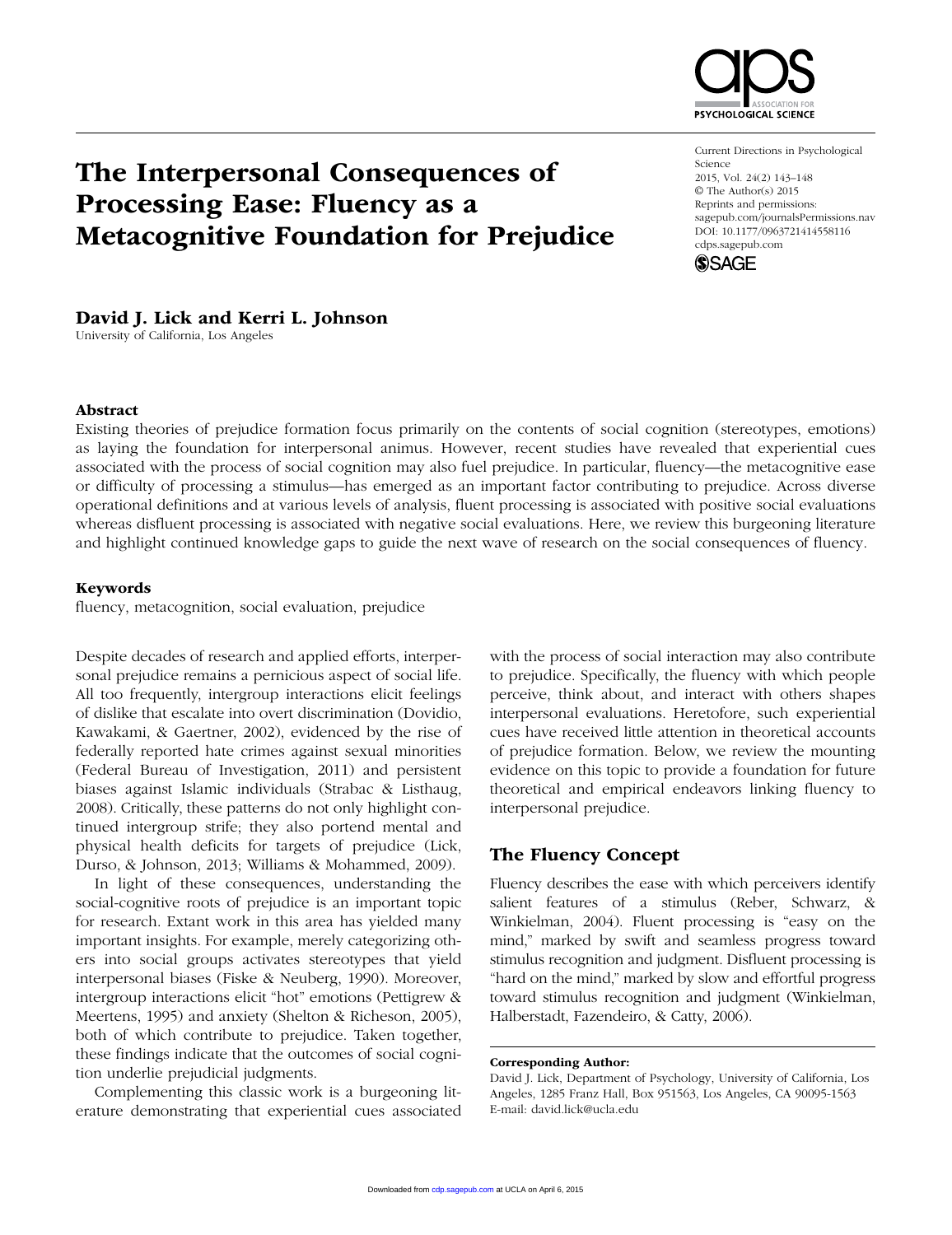Fluency is determined by myriad experiential factors ranging from frequency of exposure to visual clarity (Alter & Oppenheimer, 2009).<sup>1</sup> Despite such variability in its origins, fluency impacts perceivers' judgments in a remarkably consistent manner. For example, relative to disfluent processing, fluent processing leads perceivers to evaluate art more favorably (Belke, Leder, Strobach, & Carbon, 2010), deem instructions simpler to follow (Song & Schwarz, 2008), rate food additives as less risky (Song & Schwarz, 2009), judge moral violations as less objectionable (Laham, Alter, & Goodwin, 2009), and believe currencies to be more valuable (Alter & Oppenheimer, 2008). Processing ease therefore informs evaluative judgments of diverse stimuli, such that fluency tends to elicit positive evaluations whereas disfluency tends to elicit negative evaluations.

It may seem surprising that a cue as seemingly inconsequential as fluency guides perceivers' judgments across such important domains. Fluency's potency likely derives from its ability to simplify the otherwise complex tasks of judgment and decision making. Specifically, fluent processing indicates familiarity, suggesting previously successful interactions with similar stimuli (Winkielman, Schwarz, Fazendeiro, & Reber, 2003). In this way, fluency acts as a valuable heuristic differentiating familiar objects that are unlikely to cause harm from novel objects that could prove dangerous, protecting one's interests early in the perceptual process (Kelley & Rhodes, 2002).

## Extending Fluency to Interpersonal Evaluations

The initial studies linking fluency to evaluative judgments involved nonsocial stimuli. Recently, however, researchers have begun to question whether fluency might also guide social evaluations, engendering positive evaluations of individuals who are processed fluently but negative evaluations of individuals who are processed disfluently. A number of recent studies have tested these hypotheses using diverse operationalizations of fluency at multiple levels of analysis. The findings are strikingly coherent, providing convergent evidence that fluency guides social evaluations (a) early in perception, (b) across sensory modalities, (c) for diverse social groups, and (d) in real-world interactions.

To begin, fluency's social ramifications appear to originate early in perception. Indeed, several studies have revealed that the fluency of split-second social categorizations predicts evaluative judgments, especially when targets' identities are perceptually ambiguous. In Lick and Johnson (2013), perceivers judged faces in terms of their sexual orientation (gay, straight), gendered characteristics (masculine, feminine), and social traits (e.g., intelligence, warmth, competence). Targets categorized as gay were evaluated less favorably than targets categorized as straight, in part because they were processed more slowly in terms of their sexual orientation and gendered appearance (Studies 1 and 2). The fluency of race categorizations (Black, White) did not predict evaluative judgments (Study 2), suggesting that categorization fluency may have its greatest heuristic value for judgments of perceptually ambiguous targets. Using a similar design, Lick, Johnson, and Rule (in press) found that targets who were categorized as bisexual and targets who actually identified as bisexual were evaluated less favorably than targets who were not categorized as bisexual and did not identify as bisexual, in part because the former were processed relatively slowly in terms of their sexual orientation and gendered appearance. Claypool, Housley, Hugenberg, Bernstein, and Mackie (2012) documented analogous effects for in-group versus out-group classifications: Repeated exposure led perceivers to more readily categorize targets as school in-group members and subsequently evaluate them as likable. Halberstadt and Winkielman (2014; Studies 3 and 4) found that biracial face composites were rated as less attractive and elicited less positive affect than monoracial faces when perceivers experienced difficulty classifying them in terms of their constituent races. Collectively, these findings reveal that the fluency with which people categorize perceptually ambiguous others guides first impressions. Some groups (sexual minorities, biracial individuals) may experience prejudice simply because their social identities pose processing challenges for perceivers.

Fluency also guides social judgments that rely on sensory processes other than vision. For example, Lev-Ari and Keysar (2010) examined the perceived trustworthiness of English speakers who read trivia statements for which ease of auditory processing varied as a function of accent (none, mild, heavy). Statements spoken with accented speech were rated as less trustworthy than those spoken with non-accented speech (Study 1), and this bias was driven by participants' self-reported difficulty understanding accented speech (Study 2).

In addition to visual and auditory stimuli, fluency also guides social judgments as a function of semantics. In Laham, Koval, and Alter (2012), hypothetical targets with difficult-to-pronounce names were deemed less likable (Studies 1 and 4) and received fewer votes on mock ballots (Studies 2 and 3) compared to targets with easy-topronounce names. Moreover, a naturalistic experiment revealed that attorneys with less fluent surnames held positions in their firms that were inferior to those of attorneys with more fluent surnames, even after controlling for graduation year, law school ranking, and average associate salary within the firm (Study 5). In other work, Pearson (2011, Study 2) presented White participants with the classic Donald vignette in which a Black target displayed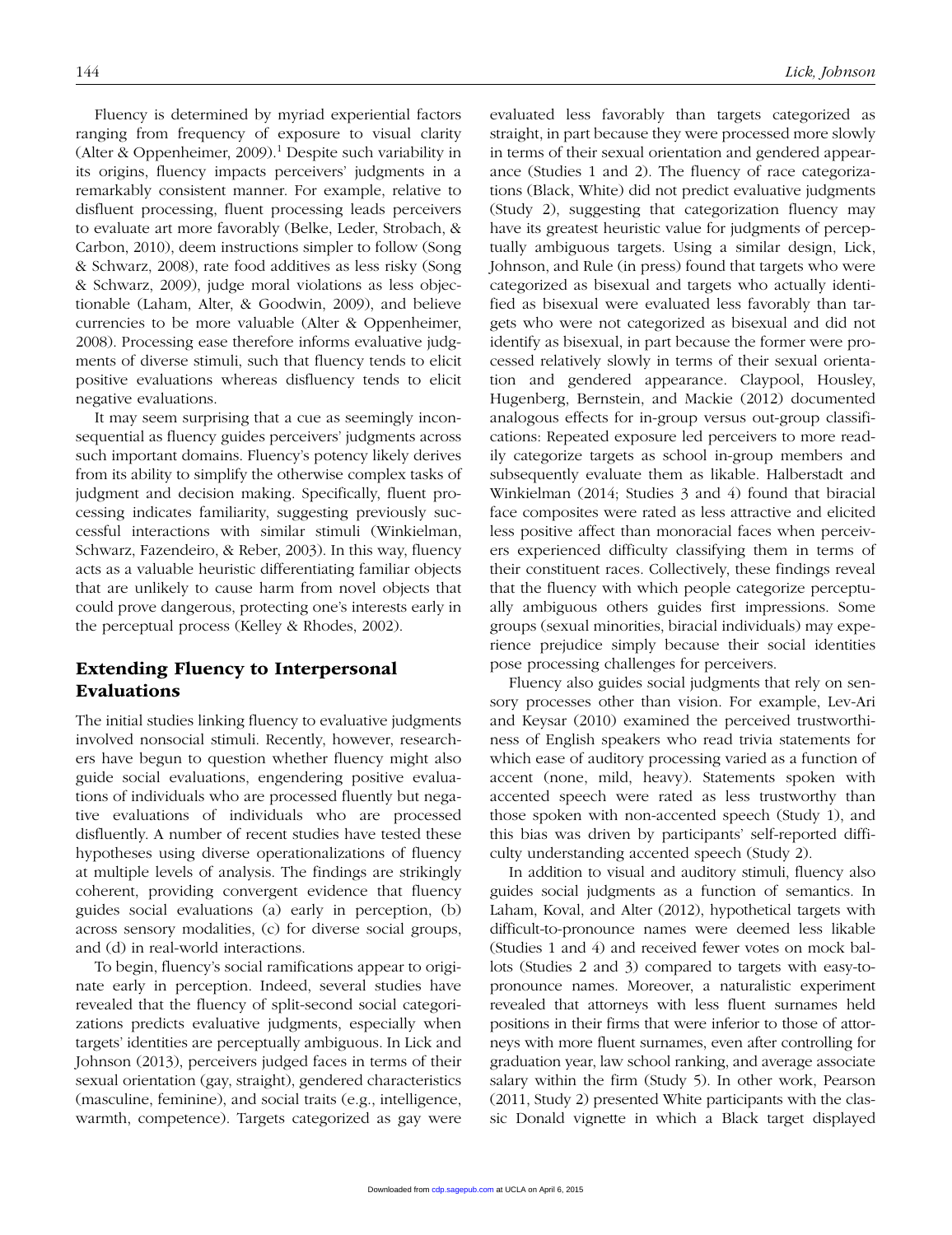ambiguously aggressive behavior under fluent conditions (easy-to-read font) or disfluent conditions (hard-to-read font). Participants evaluated Donald less favorably in the disfluent condition relative to the fluent condition, and these effects extended to the group as a whole: Participants evaluated Black individuals less favorably overall following exposure to a single Black target whose behavior was difficult to process. Similar effects did not occur for White targets, indicating that the social consequences of disfluency may be especially pronounced for out-groups.

Using a minimal groups paradigm, Rubin, Paolini, and Crisp (2010) asked participants to imagine the experiences of targets who migrated or did not migrate from one group to another before judging each target's likability. Participants disliked migrant targets more than nonmigrant targets, which was partially explained by their self-reported difficulty imagining migrants' experiences. Thus, encountering disfluency while processing semantic information about an out-group member spawns negative evaluations that can extend to the group at large.

While the above studies highlighted the social implications of fluency in controlled laboratory situations, other work has documented similar findings in more ecologically valid settings. In one study, participants who interacted with a partner of a different race under disfluent electronic conditions (1-second delay in audiovisual feedback) reported less interest in future interactions with their partner compared to participants who engaged in more fluent interactions (no delay in audiovisual feedback; Pearson et al., 2008). Importantly, these effects emerged only in interracial encounters; fluency did not affect desire to interact with same-race partners, further indicating that fluency has especially strong consequences for judgments of out-group members. In another study, participants high in implicit racial bias were asked to suppress negative reactions during an interracial interaction (Pearson, Dovidio, Phills, & Onyeador, 2013). These participants found the interaction difficult, and they subsequently described their partners as less friendly than did participants who were not asked to suppress their reactions. Thus, whether manipulated artificially via audiovisual delay or more naturally via task demands, experiences of disfluency during interpersonal interactions foster negative evaluations of out-group members.

Collectively, the above findings highlight a general association between fluency and social evaluation. Overall, targets processed fluently appear to compel positive evaluations, whereas targets processed disfluently appear to compel negative evaluations. This pattern emerges across diverse target groups (racial minorities, sexual minorities, ethnic migrants), operationalizations of fluency (reaction time, audiovisual delay, self-reported processing difficulty), and levels of analysis (social categorization, semantic processing, live interaction), painting a consistent portrait of the social implications of processing ease.

## Extensions and Future Directions

Despite fluency's promise for psychological theories of prejudice, much work remains to be done. For example, the mechanisms linking fluency to social evaluation have not been fully specified. At least three pathways seem viable. First, the experience of fluency may itself be hedonically marked, such that fluent processing arouses positive affect that translates into favorable evaluations whereas disfluent processing arouses negative affect that translates into negative evaluations (Winkielman et al., 2003). Second, fluency may coincide with feelings of familiarity that produce positive evaluations, whereas disfluency may coincide with feelings of uncertainty that produce negative evaluations (Whittlesea, 1993). Third, disfluency may indicate effortful cognitive processing, which undermines perceivers' ability to down-regulate prejudice expression (Pearson & Dovidio, 2013). Although each of these putative mechanisms enjoys some support, they have yet to be systematically tested against one another. This limitation of the current literature also raises a fourth possibility—namely, that fluency coincides with other psychological processes (e.g., perceptions of foreignness) that explain the observed links between processing ease and social evaluation. While any single alternative explanation is not likely to account for the consistency in findings across studies, greater clarity about mechanism is a crucial next step toward understanding fluency's causal role in social evaluation.

The conscious nature of fluency's social impact also remains open to debate. Broader theories suggest that metacognitive heuristics exert their influence unconsciously; in fact, drawing participants' attention to the factors contributing to fluency (e.g., font style) weakens its impact on memory (Winkielman, Schwarz, & Belli, 1998). Applied to social domains, however, these discounting effects are not as straightforward. In one study, White perceivers who read a disclaimer about the impact of fluency on social evaluation partially corrected their judgments, showing no prejudice against disfluently processed racial minority targets but continued prejudice against disfluently processed White targets (Pearson, 2011; Studies 3a and 3b). These findings raise the intriguing possibility that alerting perceivers to the association between fluency and social evaluation could reduce prejudice, although there may be boundary conditions related to the target's group status. Continued research in this area may build upon established theories of judgment correction (e.g., Wegener & Petty, 1995) to inform the development of novel interventions aimed at reducing prejudice.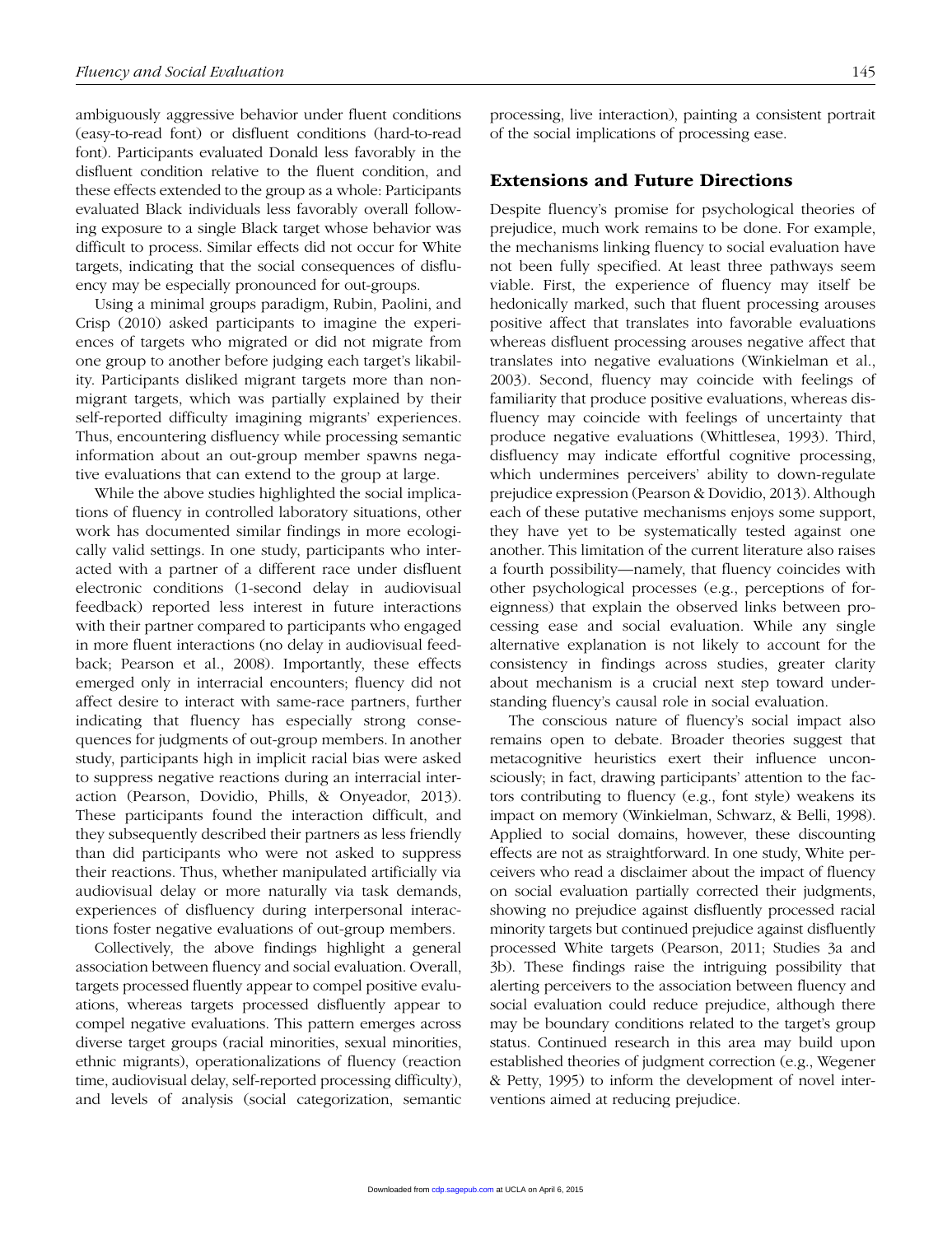Finally, it seems unlikely that fluency is indiscriminately associated with positive social evaluations while disfluency is indiscriminately associated with negative social evaluations. These associations are almost certainly more complex. Indeed, some moderating variables have already become apparent. For example, fluency might influence only judgments made under conditions of uncertainty, such as when perceivers are unsure of a target's social identity (Lick & Johnson, 2013) or have had little intergroup contact (Pearson & Dovidio, 2013). Fluency might also affect social evaluations only when it is experienced unconsciously (Pearson, 2011).

Research in nonsocial domains has pinpointed a number of additional factors that might complicate the association between fluency and social evaluation. For example, whereas existing literature suggests that disfluency is generally associated with negative social evaluations, it may also have positive social implications in some instances. Indeed, disfluency can cause people to process information more deeply (Alter, 2013), which may lead perceivers to consider out-group targets individually rather than stereotypically. The opposite may also be true: Dijksterhuis, Macrae, and Haddock (1999) found that low-prejudice perceivers who generated three stereotypes about the ways in which men and women differ (fluent) were more likely to judge a female secretary stereotypically than were perceivers who generated eight stereotypes about the ways in which men and women differ (disfluent), perhaps because the ease of retrieval in the former situation made the stereotypes seem more valid. Moreover, one study found that perceivers associate fluency with truthfulness through a process of iterative learning (i.e., repeated exposure to a positive association between fluency and truthfulness; Unkelbach, 2007). If fluency's evaluative implications are also learned, then the effects may be reversed in circumstances in which perceivers' unique experiences have linked fluency with negativity. Related to this point, fluency is inherently a relative concept (Hansen & Wänke, 2012) what feels fluent to one person may feel disfluent to another, depending on their social position (Weick & Guinote, 2008), personal motivations (Freitas, Azizian, Travers, & Berry, 2005), or naive theories (Briñol, Petty, & Tormala, 2006). As such, fluency may have different effects in the real world, where people have diverse backgrounds and experiences, as opposed to the laboratory, where randomization minimizes the impact of individual differences.

Collectively, these observations suggest that a more complicated model may be required to fully understand fluency's association with social evaluations. That said, there is little empirical evidence to support such a model at present. We therefore highlight these ideas as fruitful avenues for future research that can enhance theoretical knowledge of the ways in which fluency guides social evaluations.

## Conclusion

Our perceptual system is confronted with the difficult task of making near-constant judgments of a complex social world. It is therefore unsurprising that the system employs heuristics such as fluency to aid in this process. As helpful as these tools may be for making quick sense of our surroundings, however, they sometimes bias social judgments in systematic ways. Here, we have reviewed emerging evidence that the ease with which we process social stimuli guides our liking of those stimuli, such that people who are difficult to process are often met with negative evaluations. By continuing to hone our understanding of the social ramifications of fluency, psychologists can hope to gain a deeper and more complete understanding of the cognitive machinery underlying the harsh realities of social life.

#### Recommended Reading

- Alter, A. L., & Oppenheimer, D. M. (2009). (See References). A detailed review of the literature linking diverse forms of fluency to evaluative judgments of primarily nonsocial stimuli.
- Pearson, A. R., & Dovidio, J. F. (2013). (See References). A recent review of fluency's impacts on social interaction that also outlines some potential mechanisms driving these effects.
- Winkielman, P., Schwarz, N., Fazendeiro, T., & Reber, R. (2003). (See References). A classic review outlining hedonic marking as a mechanism underlying fluency's evaluative effects.

### Declaration of Conflicting Interests

The authors declared that they had no conflicts of interest with respect to their authorship or the publication of this article.

### Funding

This research was supported by a National Science Foundation Graduate Research Fellowship (D. J. Lick).

### Note

1. Although fluency comes in many forms (conceptual, perceptual, linguistic), prior theoretical work has highlighted remarkably similar effects across them (Alter & Oppenheimer, 2009). Moreover, there has been no systematic empirical work examining the effect of different types of fluency on social evaluations. For these reasons, we intentionally confound various types of fluency in our review while recognizing that more systematic work on similarities and differences in social outcomes across various types of fluency is warranted.

#### References

Alter, A. L. (2013). The benefits of cognitive disfluency. *Current Directions in Psychological Science*, *22*, 437–442.

Alter, A. L., & Oppenheimer, D. M. (2008). Effects of fluency on psychological distance and mental construal (or why New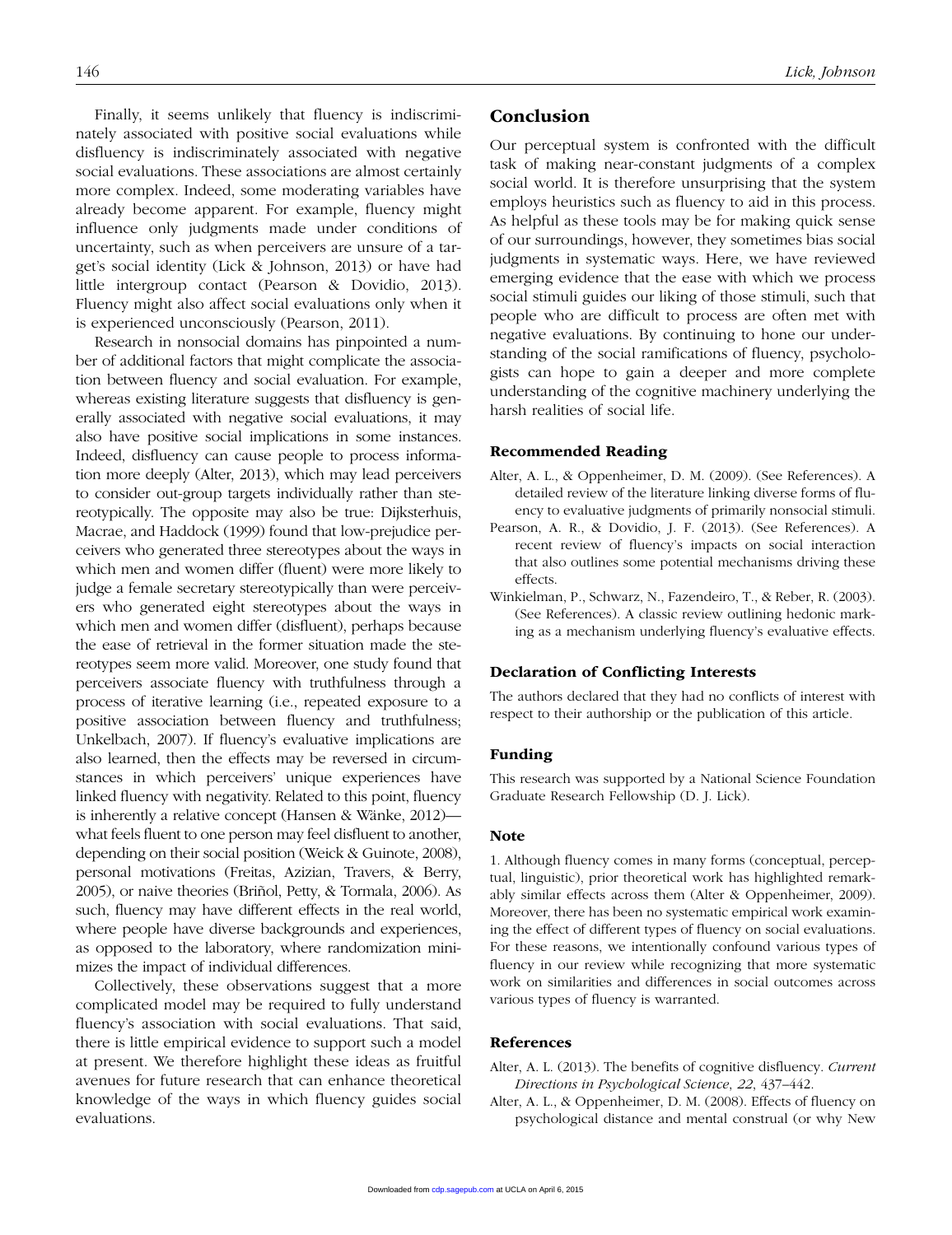York is a large city, but New York is a civilized jungle). *Psychological Science*, *19*, 161–167.

- Alter, A. L., & Oppenheimer, D. M. (2009). Uniting the tribes of fluency to form a metacognitive nation. *Personality and Social Psychology Review*, *13*, 219–235.
- Belke, B., Leder, H., Strobach, T., & Carbon, C. C. (2010). Cognitive fluency: High-level processing dynamics in art appreciation. *Psychology of Aesthetics, Creativity, and the Arts*, *4*, 214–222.
- Briñol, P., Petty, R. E., & Tormala, Z. L. (2006). The malleable meaning of subjective ease. *Psychological Science*, *17*, 200–206.
- Claypool, H. M., Housley, M. K., Hugenberg, K., Bernstein, M. J., & Mackie, D. M. (2012). Easing in: Fluent processing brings others into the ingroup. *Group Processes & Intergroup Relations*, *15*, 441–455.
- Dijksterhuis, A., Macrae, C. N., & Haddock, G. (1999). When recollective experiences matter: Subjective ease of retrieval and stereotyping. *Personality and Social Psychology Bulletin*, *25*, 766–774.
- Dovidio, J. F., Kawakami, K., & Gaertner, S. L. (2002). Implicit and explicit prejudice and interracial interaction. *Journal of Personality and Social Psychology*, *82*, 62–68.
- Federal Bureau of Investigation. (2011). *Hate crime statistics, 2011*. Washington, DC: U.S. Department of Justice.
- Fiske, S. T., & Neuberg, S. L. (1990). A continuum model of impression formation, from category-based to individuating processes: Influence of information and motivation on attention and interpretation. In M. P. Zanna (Ed.), *Advances in experimental social psychology* (Vol. 23, pp. 1–74). San Diego, CA: Academic Press.
- Freitas, A. L., Azizian, A., Travers, S., & Berry, S. A. (2005). The evaluative connotation of processing fluency: Inherently positive or moderated by motivational context? *Journal of Experimental Social Psychology*, *41*, 636–644.
- Halberstadt, J., & Winkielman, P. (2014). Easy on the eyes, or hard to categorize: Classification difficulty decreases the appeal of facial blends. *Journal of Experimental Social Psychology*, *50*, 175–183.
- Hansen, J., & Wänke, M. (2012). Fluency in context: Discrepancy makes processing experiences informative. In C. Unkelbach & R. Greifeneder (Eds.), *The experience of thinking: How feelings from mental processes influence cognition and behavior* (pp. 70–84). New York, NY: Psychology Press.
- Kelley, C. M., & Rhodes, M. G. (2002). Making sense and nonsense of experience: Attributions in memory and judgment. *The Psychology of Learning and Motivation*, *41*, 293–320.
- Laham, S. M., Alter, A. L., & Goodwin, G. P. (2009). Easy on the mind, easy on the wrongdoer: Discrepantly fluent violations are deemed less morally wrong. *Cognition*, *112*, 462–466.
- Laham, S. M., Koval, P., & Alter, A. L. (2012). The name-pronunciation effect: Why people like Mr. Smith more than Mr. Colquhoun. *Journal of Experimental Social Psychology*, *48*, 752–756.
- Lev-Ari, S., & Keysar, B. (2010). Why don't we believe nonnative speakers? The influence of accent on credibility. *Journal of Experimental Social Psychology*, *46*, 1093–1096.
- Lick, D. J., Durso, L. E., & Johnson, K. L. (2013). Minority stress and physical health among sexual minorities. *Perspectives on Psychological Science*, *8*, 521–548.
- Lick, D. J., & Johnson, K. L. (2013). Fluency of visual processing explains prejudiced evaluations following categorization of concealable identities. *Journal of Experimental Social Psychology*, *49*, 419–425.
- Lick, D. J., Johnson, K. L., & Rule, N. O. (in press). Disfluent processing helps to explain anti-bisexual prejudice. *Journal of Nonverbal Behavior*.
- Pearson, A. R. (2011). *Intergroup fluency: A metacognitive approach to intergroup perception* (Doctoral Dissertation). Retrieved from ProQuest Dissertations and Theses. (Order No. 3496948)
- Pearson, A. R., & Dovidio, J. F. (2013). Intergroup fluency: How processing experiences shape intergroup cognition and communication. In J. P. Forgas, J. Laszlo, & O. Vincze (Eds.), *Social cognition and communication* (pp. 101–120). New York, NY: Psychology Press.
- Pearson, A. R., Dovidio, J. F., Phills, C. E., & Onyeador, I. N. (2013). Attitude–goal correspondence and interracial interaction: Implications for executive function and impression formation. *Journal of Experimental Social Psychology*, *49*, 907–914.
- Pearson, A. R., West, T. V., Dovidio, J. F., Powers, S. R., Buck, R., & Henning, R. (2008). The fragility of intergroup relations: Divergent effects of delayed audiovisual feedback in intergroup and intragroup interaction. *Psychological Science*, *19*, 1272–1279.
- Pettigrew, T. F., & Meertens, R. W. (1995). Subtle and blatant prejudice in Western Europe. *European Journal of Social Psychology*, *25*, 57–75.
- Reber, R., Schwarz, N., & Winkielman, P. (2004). Processing fluency and aesthetic pleasure: Is beauty in the perceiver's processing experience? *Personality and Social Psychology Review*, *8*, 364–382.
- Rubin, M., Paolini, S., & Crisp, R. J. (2010). A processing fluency explanation of bias against migrants. *Journal of Experimental Social Psychology*, *46*, 21–28.
- Shelton, J. N., & Richeson, J. A. (2005). Intergroup contact and pluralistic ignorance. *Journal of Personality and Social Psychology*, *88*, 91–107.
- Song, H., & Schwarz, N. (2008). If it's hard to read, it's hard to do: Processing fluency affects effort prediction and motivation. *Psychological Science*, *19*, 986–988.
- Song, H., & Schwarz, N. (2009). If it's difficult to pronounce, it must be risky: Fluency, familiarity, and risk perception. *Psychological Science*, *20*, 135–138.
- Strabac, Z., & Listhaug, O. (2008). Anti-Muslim prejudices in Europe: A multilevel analysis of survey data from 30 countries. *Social Science Research*, *37*, 268–286.
- Unkelbach, C. (2007). Reversing the truth effect: Learning the interpretation of processing fluency in judgments of truth. *Journal of Experimental Psychology: Learning, Memory, and Cognition*, *33*, 219–230.
- Wegener, D. T., & Petty, R. E. (1995). Flexible correction processes in social judgment: The role of naïve theories in